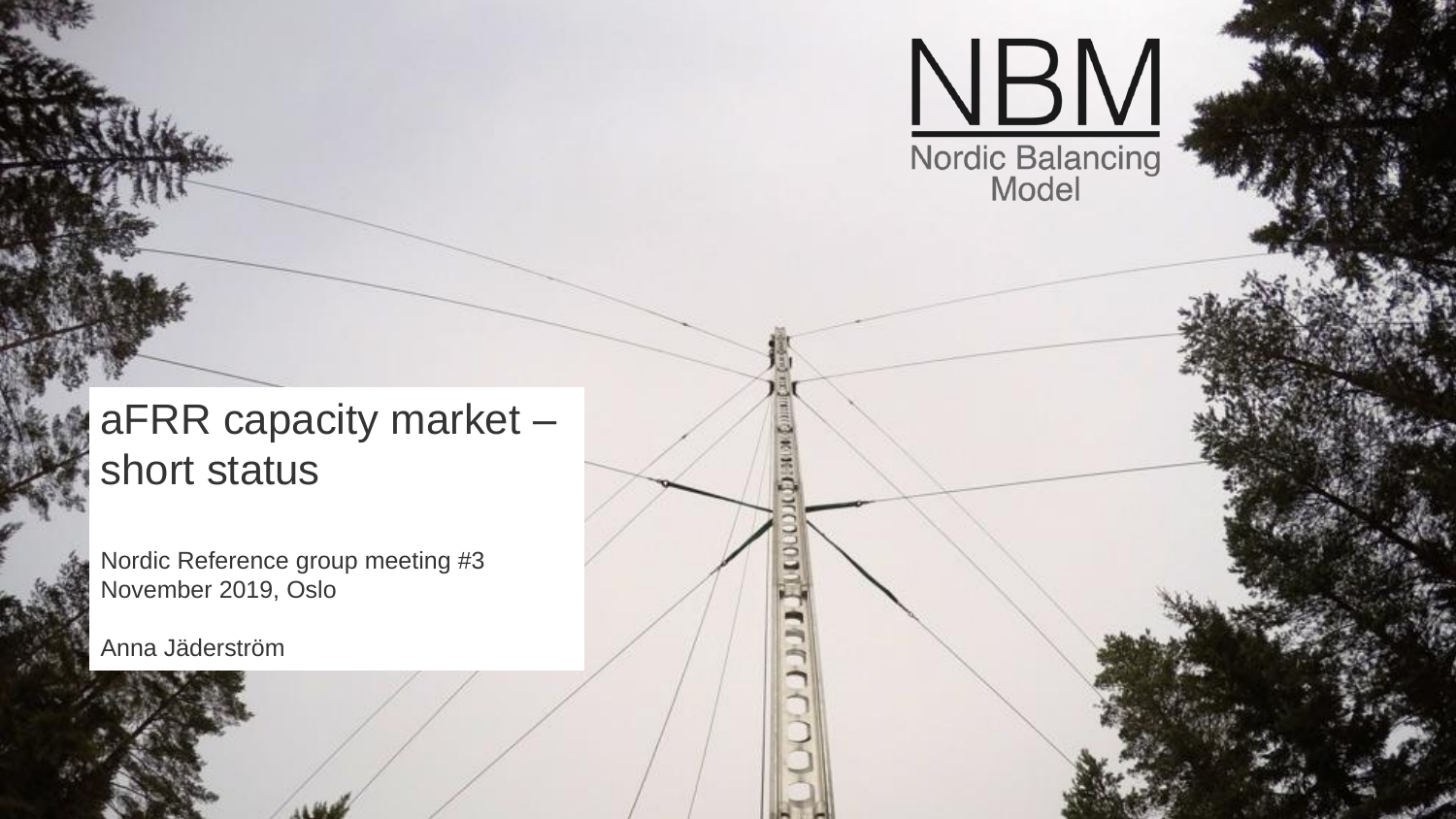

## Automatic frequency restoration reserve (aFRR)

## …the Backbone of the new balancing model

- − providing a robust and reliable Nordic power system by securing sufficient reserves
- − Pre-requisite for 15 min ISP
- … We believe that a Nordic capacity market is efficient
	- − efficient use of transmission capacity and incentives to increase reserve capability in all areas
	- − it takes for-sight and commitment to build well functional markets (cannot be done over-night)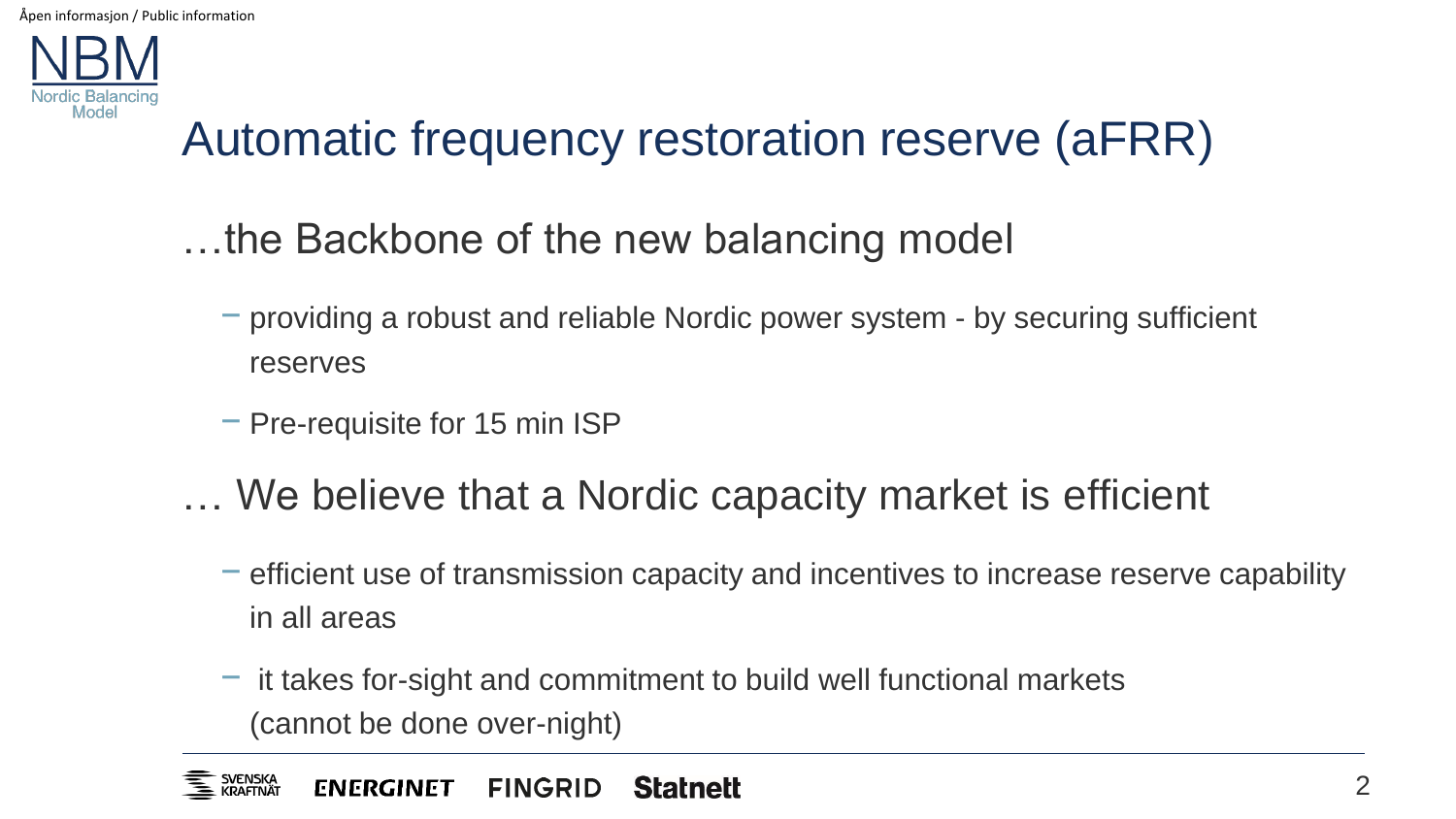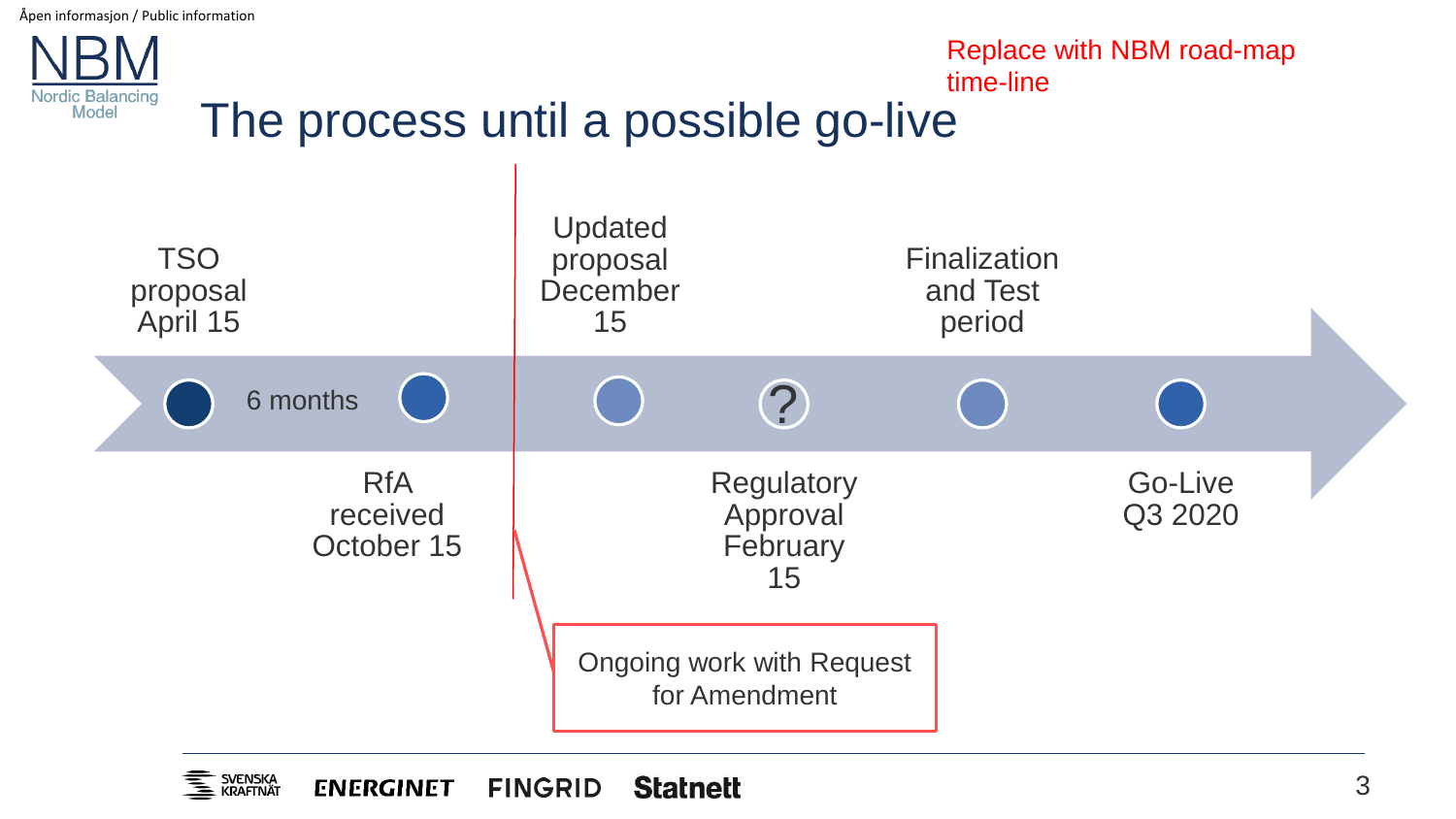

## What is requested by the NRA's?

- Change to **D-1** market (compliance with new regulation)
- Better motivation of "**Pay-as-Bid**" or change to "**Pay-as-Cleared**"
- Allow **transfer of bids** (TSO consultation closed November 18)

• More analysis and simulation of the method for reservation of CZC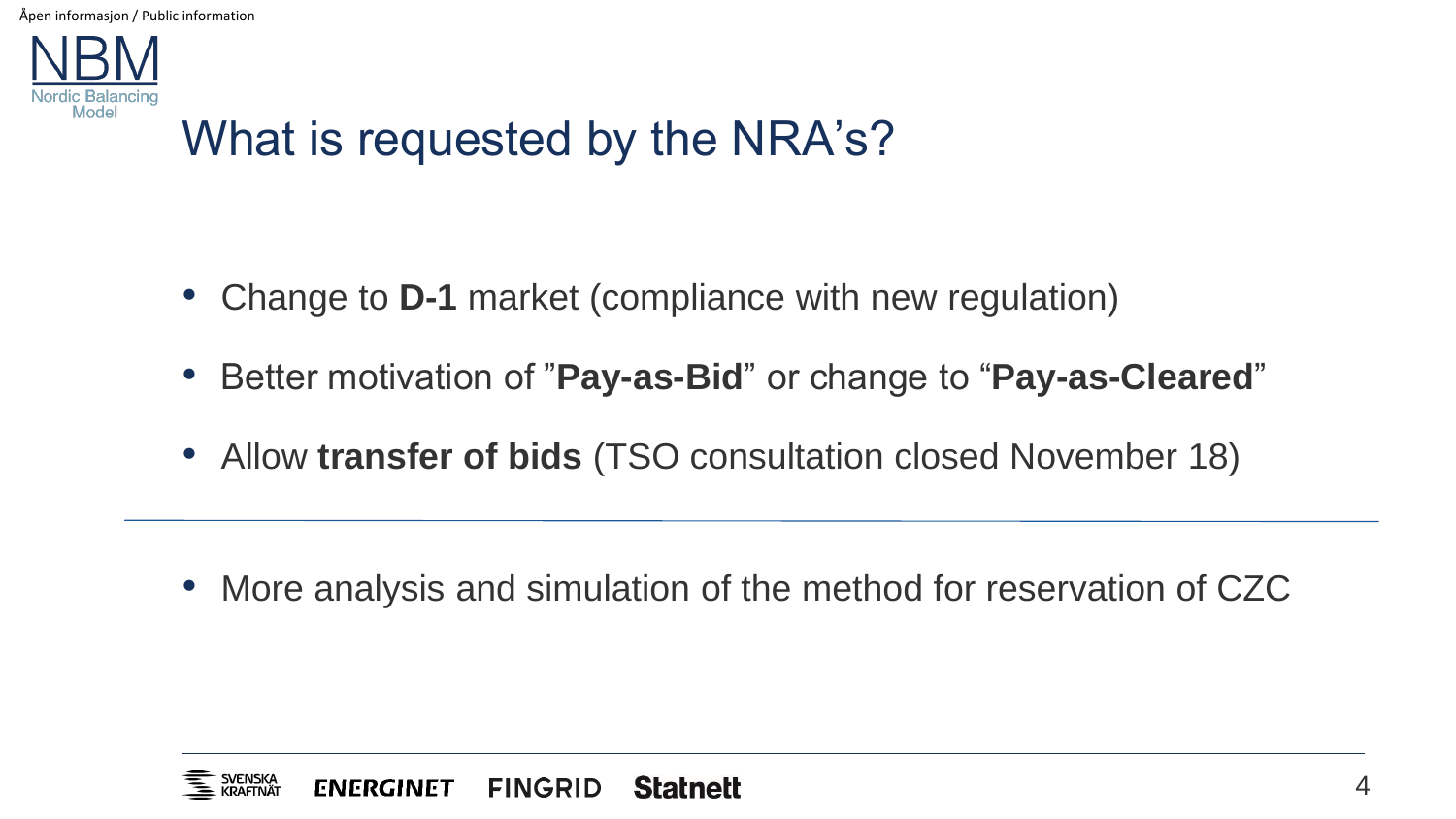

• Ongoing work and dialogue with NRA's

Note:

- Regional markets is not a requirement in EBGL, it is a possibility for the TSO's who are willing to agree on a proposal
- Nordic NRA's must agree to approve or not to approve– or proposal goes to ACER